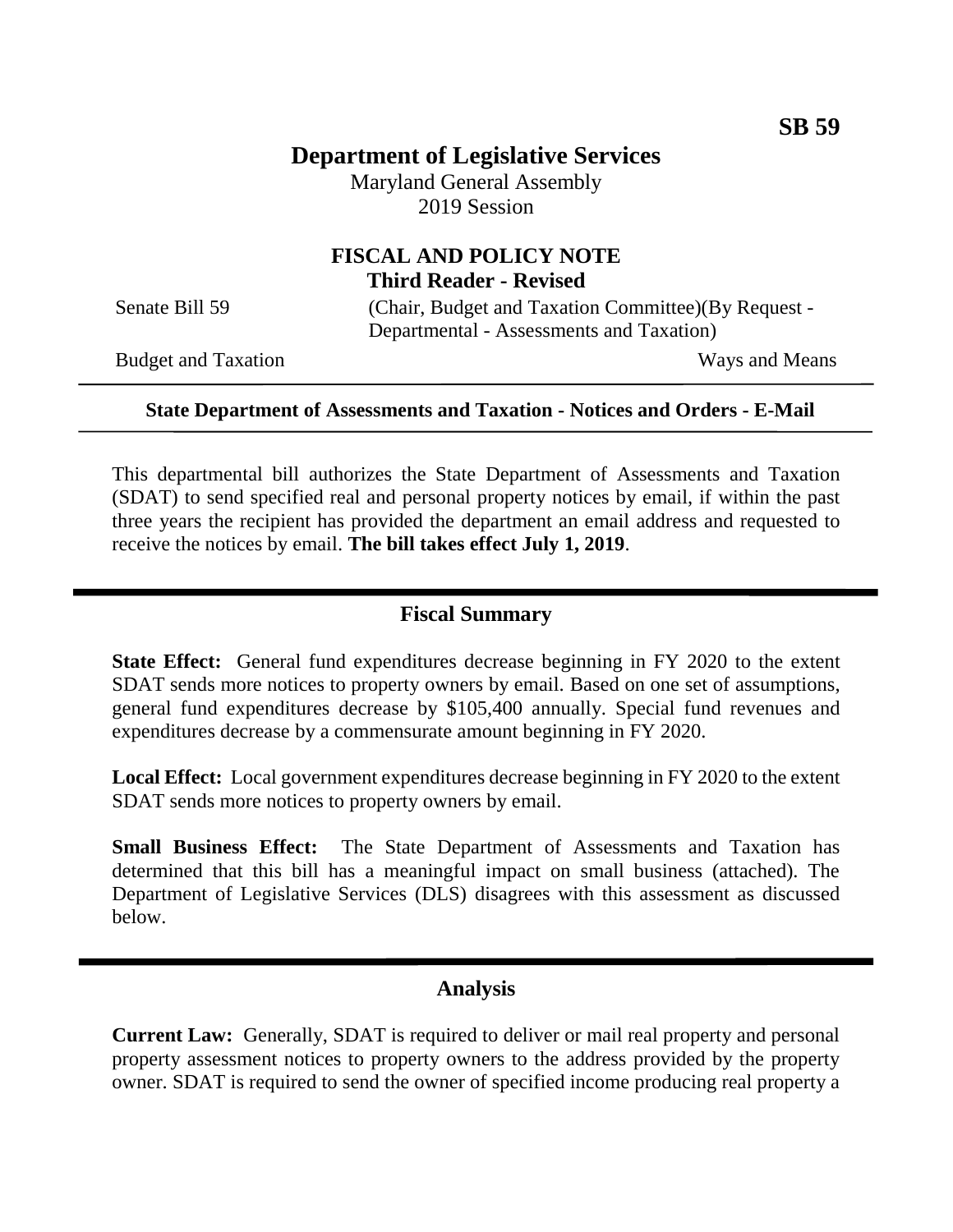valuation notice by first class certified mail. The department is required to send real property assessment notices either by delivery to the person's residence or by sending a copy of the notice by U.S. mail to the property owner's mailing address. Personal property notices must be sent to the property owner by U.S. mail. Notices that indicate a change of assessment must also be sent by mail.

For any proceeding held by the department, county assessment supervisors, and Property Tax Assessment Appeals Boards, any party of interest may request that documents be sent to their address. These documents are required to be delivered or mailed, postage paid, to the address specified by the party.

**Background:** SDAT reports that the department sends out the following to property owners by U.S. mail every year: 750,000 real property assessment notices; 86,500 other real property notices; 120,000 personal property assessment notices; and 71,250 other personal property notices. The department indicates that about 70% of charter documents are filed online through the Maryland Business Express.

**State Fiscal Effect:** The department estimates that, on average, it spends \$0.20 on printing and \$0.25 for postage for each notice that it sends to property owners. If, beginning in fiscal 2020, all notices are sent to property owners by email, the department would save approximately \$462,500 in printing and postage costs. If, *for illustrative purposes only*, SDAT sends out 40% of real property notices and 70% of personal property notices by email, departmental savings would total approximately \$210,800 annually.

Under current law, the State and county governments share the cost for SDAT's assessment operations (both real property and personal property) as well as the department's information technology operations. Based on the example above, general fund expenditures would decrease by \$105,400 annually. Special fund revenues and expenditures from county government reimbursements decrease by a commensurate amount.

**Local Fiscal Effect:** As noted, county governments are required to reimburse SDAT for 50% of the department's real and personal property assessment costs. Therefore, county expenditures decrease beginning in fiscal 2020 to the extent that SDAT sends out more real and personal property notices by email.

**Small Business Effect:** While DLS generally concurs that the bill will have a positive impact on small businesses in terms of increased business efficiency, DLS estimates that the bill will have a minimal overall impact on small business revenues and expenditures.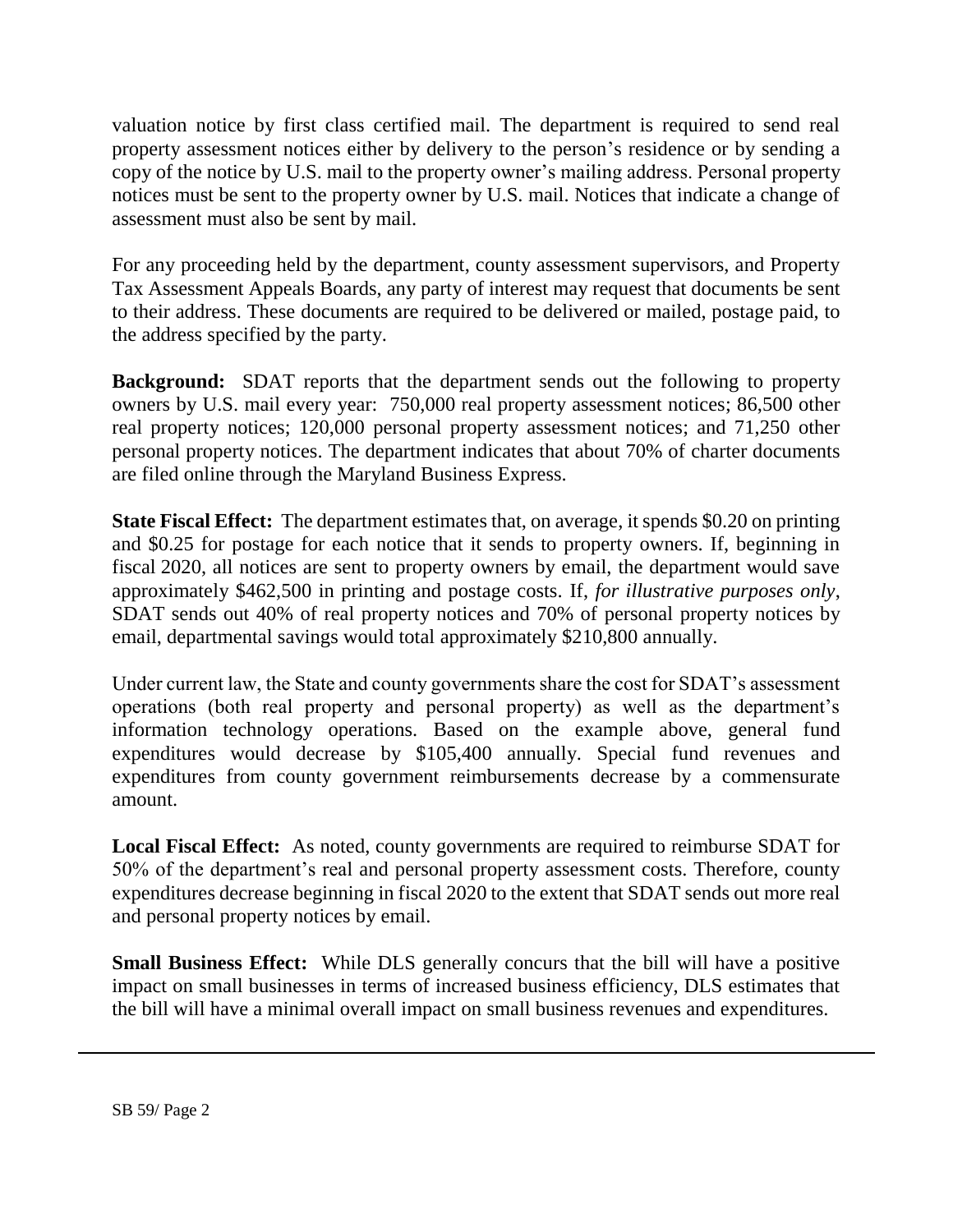## **Additional Information**

**Prior Introductions:** None.

**Cross File:** None.

**Information Source(s):** Charles County; Frederick County; Property Tax Assessment Appeals Board; State Department of Assessments and Taxation; Department of Legislative **Services** 

| <b>Fiscal Note History:</b> | First Reader - January 16, 2019         |
|-----------------------------|-----------------------------------------|
| mm/hlb                      | Third Reader - March 13, 2019           |
|                             | Revised - Amendment(s) - March 13, 2019 |

Analysis by: Michael Sanelli Direct Inquiries to:

(410) 946-5510 (301) 970-5510